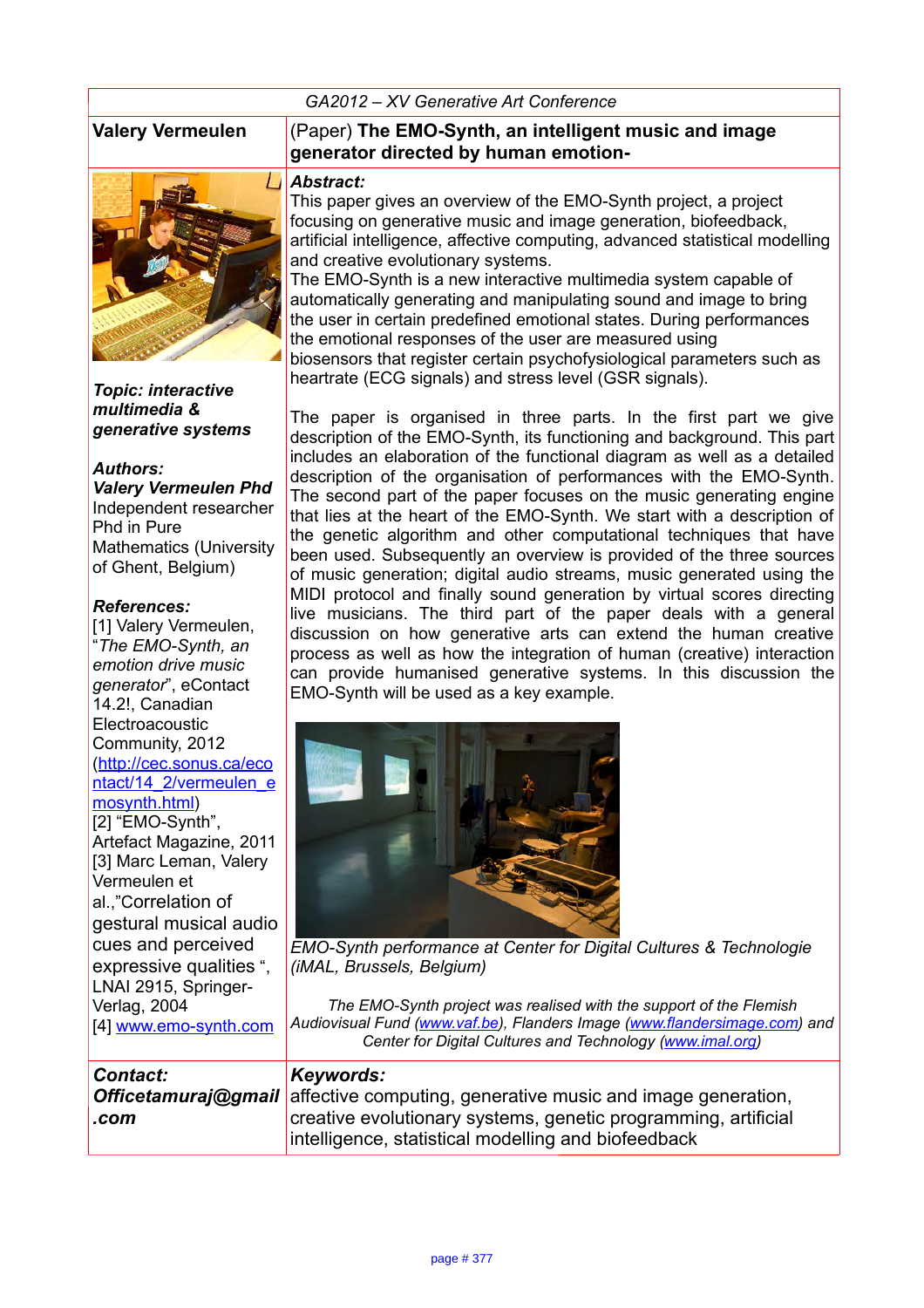# **The EMO-Synth, an intelligent music and image generator directed by human emotion**

**Dr. Valery Vermeulen, PhD** *www.emo-synth.com e-mail: officetamuraj@gmail.com*

# **Abstract**

This paper gives an overview of the EMO-Synth project, a project focusing on generative music and image generation, biofeedback, artificial intelligence, affective computing, advanced statistical modelling and creative evolutionary systems.

The EMO-Synth is a new interactive multimedia system capable of automatically generating and manipulating sound and image to bring the user in certain predefined emotional states. During performances with the EMO-Synth, emotional responses of users are measured using biosensors that register certain psychophysiological responses such as heart rate (ECG signals) and stress level (GSR signals).

The paper is organised in three parts. In the first part we give a description of the EMO-Synth, its functioning and background. This part includes an elaboration of the functional diagram as well as a detailed description of performing with the EMO-Synth. A second part of the paper focuses on the music generating engine that lies at the heart of the EMO-Synth. We start with the description of three sources of music generation within the system: digital audio streams, music generated using the MIDI protocol and finally sound generation by means of virtual scores directing live musicians. Subsequently an overview is given of music generation during the training and performance phase. The used genetic algorithm and other computational techniques are briefly described as well. The third part of the paper deals with a general discussion on how generative arts can extend the human creative process as well as how the integration of human (creative) interaction can provide humanised generative systems. In this discussion the EMO-Synth will be used as a key example.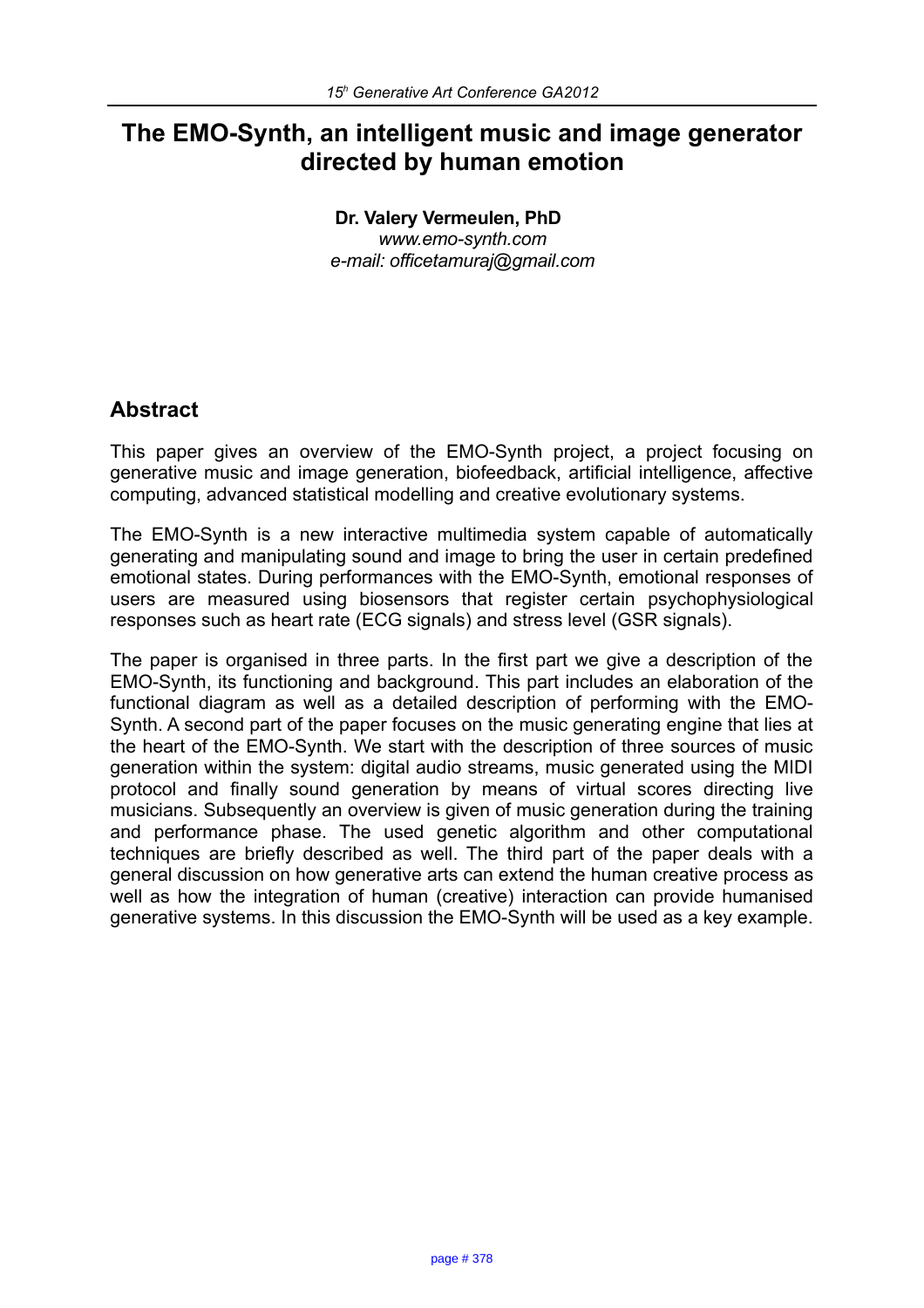# **1. The EMO-Synth**

## **1.1 Short description**



*Figure 1: EMO-Synth performance at iMAL (Center For Digital Cultures and Technologies, Brussels, BE, 2011, picture by Tom Van Laere)*

The EMO-Synth is a new interactive multimedia system capable of automatically generating and manipulating sound and/or image to bring the user in certain predefined emotional states. (for a thorough overview and discussion on interactivity see [1]). During performances the emotional responses of the user are measured using biosensors that register certain psychophysiological parameters such as heart rate (electrocardiogram or ECG) and stress level (galvanic skin response or GSR).

## **1.2 Practical use**



*Figure 2: the EEG Trainer by Mindmedia B.V.*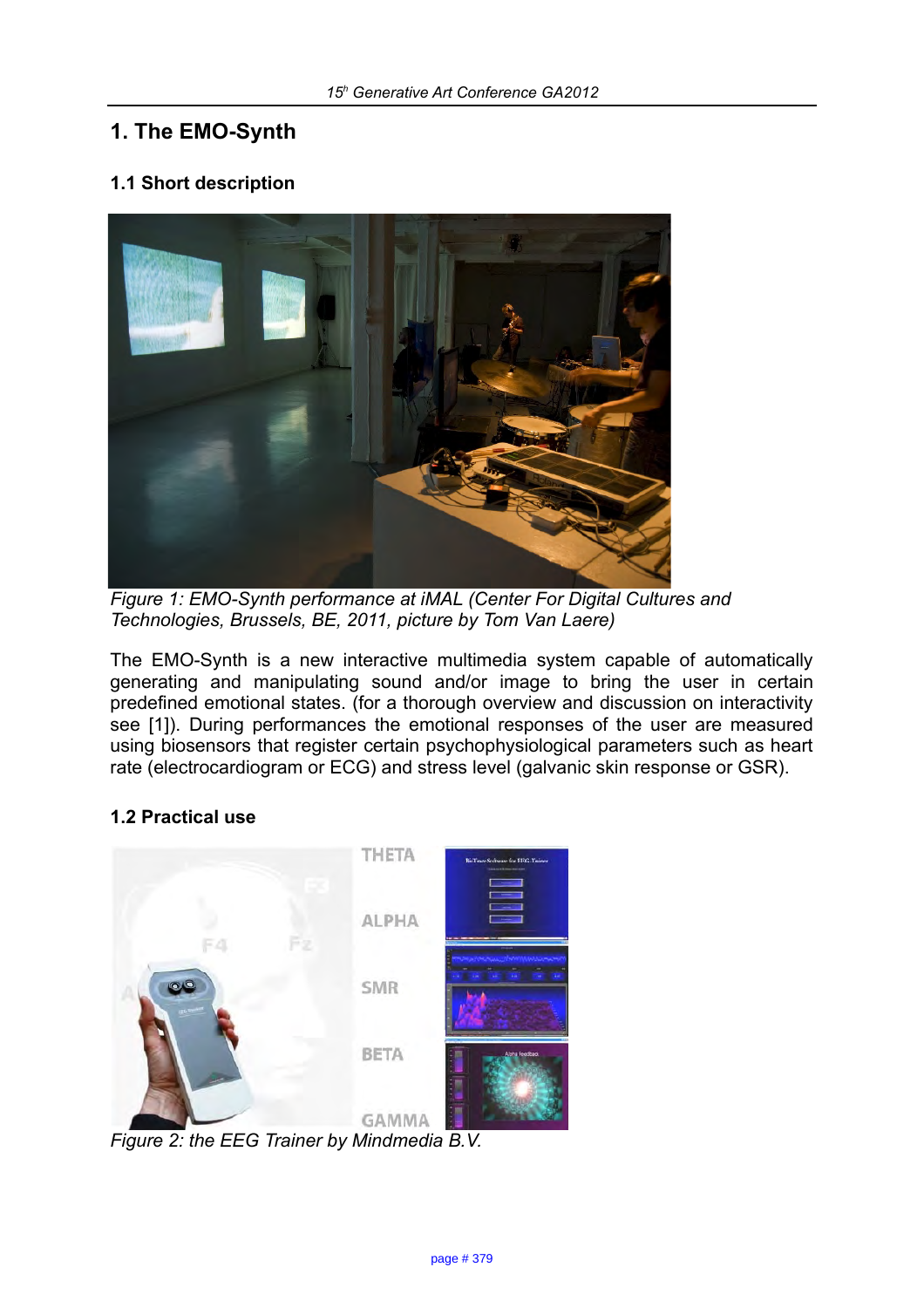Using the EMO-Synth involves two phases: a learning phase and a performance phase. In the learning phase the EMO-Synth will generate auditory artefacts for the user being attached to biosensors (for the project these are the EEG Trainer and biotrace software by Mindmedia B.V.). Using the measurements of the bodily reactions the system subsequently analyses the resulting emotional impact of the artefacts onto the user. By means of machine learning techniques and statistical modelling the EMO-Synth will learn in an adaptive way to generate those sounds and music that bring the user in certain pre-chosen emotional states. During the learning phase the user has his/her emotional feedback matched to generated sound using artificial intelligence models constructed by the EMO-Synth. After the learning phase has passed, the artificial intelligence models contain an emotional response profile for the same user. The EMO-Synth is then ready to be used as a realtime responsive multimedia performance tool in the second phase that we will call the performance phase. During these performances the models which were constructed in the learning phase are used to produce realtime personalised soundtracks for live visuals. The soundtracks involve not only digital audio but also live musicians. Visual material is hereby partially generated by the EMO-Synth and partially controlled by the same person as in the learning phase placed in front of an audience. The live audiovisual concerts that result from this experience tend to be unique and entirely based on the emotional feedback and profile of the user. During every performance the EMO-Synth is programmed to maximise the emotional impact of generated sound and image on the user.

## **1.3 Functional diagram**

To provide the reader with a mind map we include a theoretical functional diagram of EMO-Synth and its functioning which we shortly discuss.



*Figure 3: functional diagram of EMO-Synth*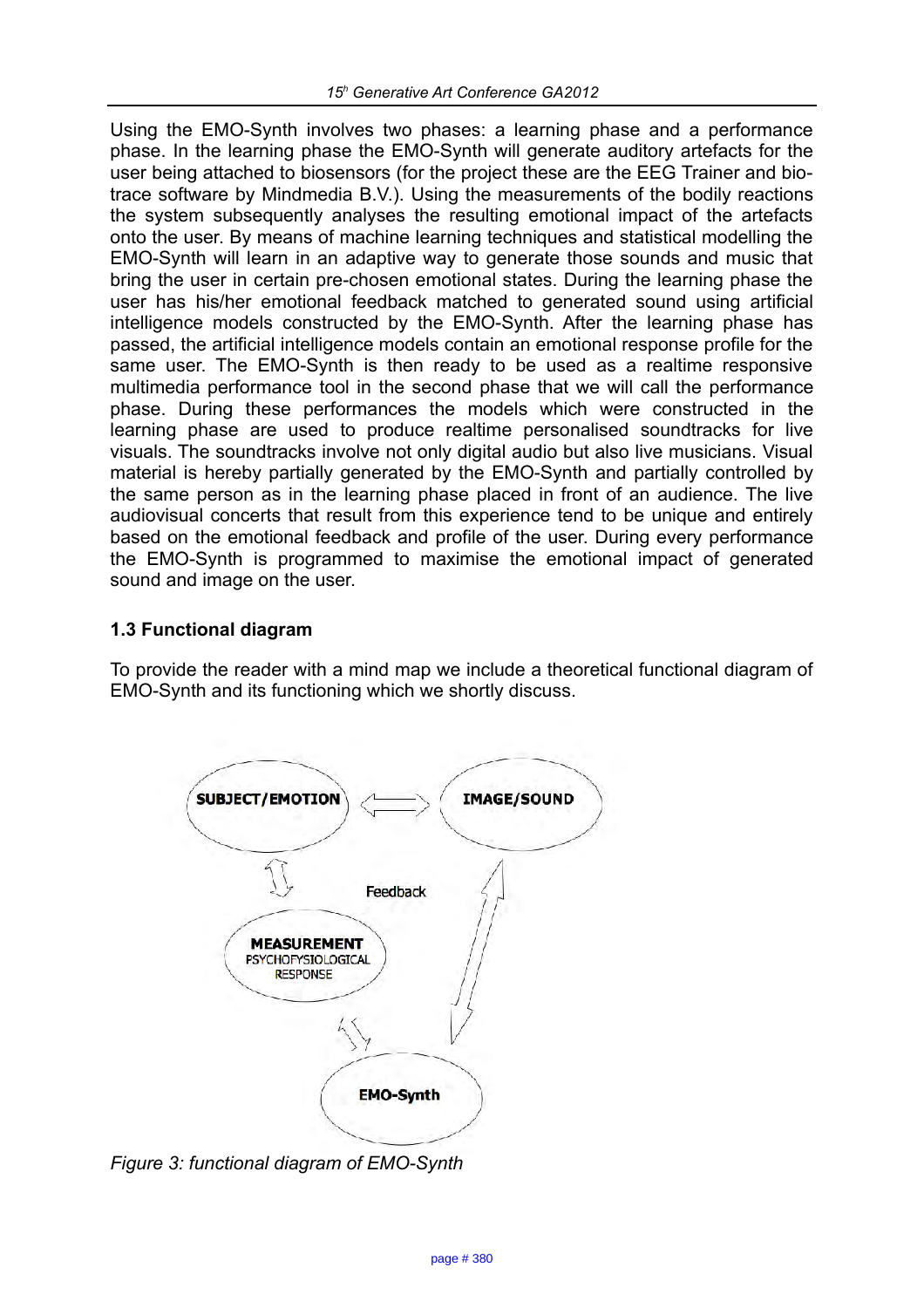The subject is attached to biosensors that measure his or her psychophysiological reactions. Subsequently the EMO-Synth generates sound and image evoking emotional reactions with the subject. The reactions are fed into the EMO-Synth. The system learns from these reactions (in the present case this concerns an offline learning process) and starts to generate new sound and image and the cycle starts all over again. During this process a feedback loop is established between the subjects' emotional reactions and the images and sounds that are being generated. As the reader will notice in the further description, up to now image generation should be considered as a realtime manipulation of automatically generated video material. For the next generation of the EMO-Synth this image generation process will be extended to include generative algorithms as well.

## **1.4 Background and musical diversity**



*Figure 4: EMO-Synth performance at art cinema OFFoff (Ghent, 2009, BE, picture by Tom Van Laere)*

Due to its interdisciplinary character the development of the EMO-Synth relies on a broad range of scientific and artistic disciplines. These include affective computing, artificial intelligence, statistical modelling and algorithmic sound and image generation. The idea and subject behind the EMO-Synth project is not new and relies on a long history of use of biofeedback for the arts. Among the first to use biofeedback we can mention the visionary artist A. Lucier with his ground breaking *Music for Performance (1965),* the pioneering work of D.Rosenboom, author of the essential *Biofeedback fort he Arts, Results and Early Experiments* ([11]) and R. Teitelbaum with his *Spacecraft* installation in 1967. From the sixties biofeedback has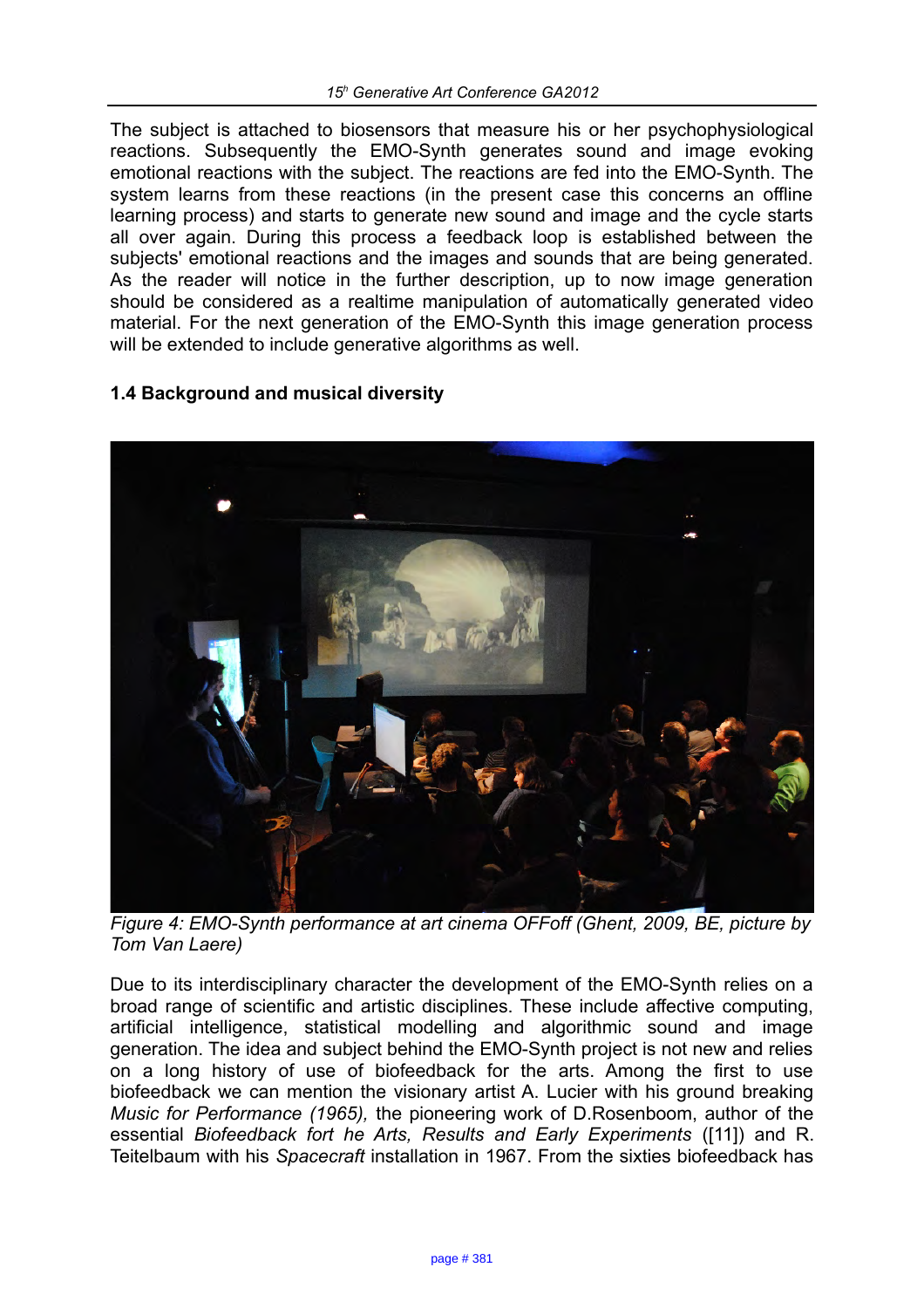been used in various artistic settings and contexts. In a lot of cases though biofeedback data is used as input data in a non-responsive sonification or visualisation process. In this way the data is directly translated into sound or image. Keeping this in mind, the EMO-Synth project provides a new dimension to this paradigm. Music and sound generation in the EMO-Synth entails much more than a simple data translation. The system really tries to understand the emotional responses of the users to sound or music and stores this information in appropriate artificial intelligence models. These artificial intelligence models are at the very heart of the music generation algorithm in the EMO-Synth. In order to allow for maximal flexibility music generation incorporates different sources: MIDI based musical datastreams, sample based audio-streams and live musicians by virtually generated scores. Due to the implementation structure of the system the music and sound that is being generated by the EMO-Synth can be immensely diverse: from tonal jazz or pop music over more textual soundtracks to real experimental avant garde music. In this way the variety in personal musical taste is embedded as much as possible into the generative system of the EMO-Synth.

# **2. Music and image generation**

In this section we will go into detail with regard to the sound and image generation engine that is used in the EMO-Synth.



## **2.1 Three sources for music and sound generation**

*Figure 6: EMO-Synth performance at art fare Lineart (Ghent, BE, 2007)*

Music generation during EMO-Synth performances includes three sources. All these sources can be combined according to the choice of the user. A first source consists of digital audio material which is organised in a database. For music generation this database can be consulted by he EMO-Synth. The audio material in this collection can completely be customised. Working with the database will moreover enable any artist to use his/her own audio clips during a performance. The second source of music/sound generation is implemented through the use of MIDI data streams. MIDI data is being generated by the EMO-Synth and sent to several MIDI channels. These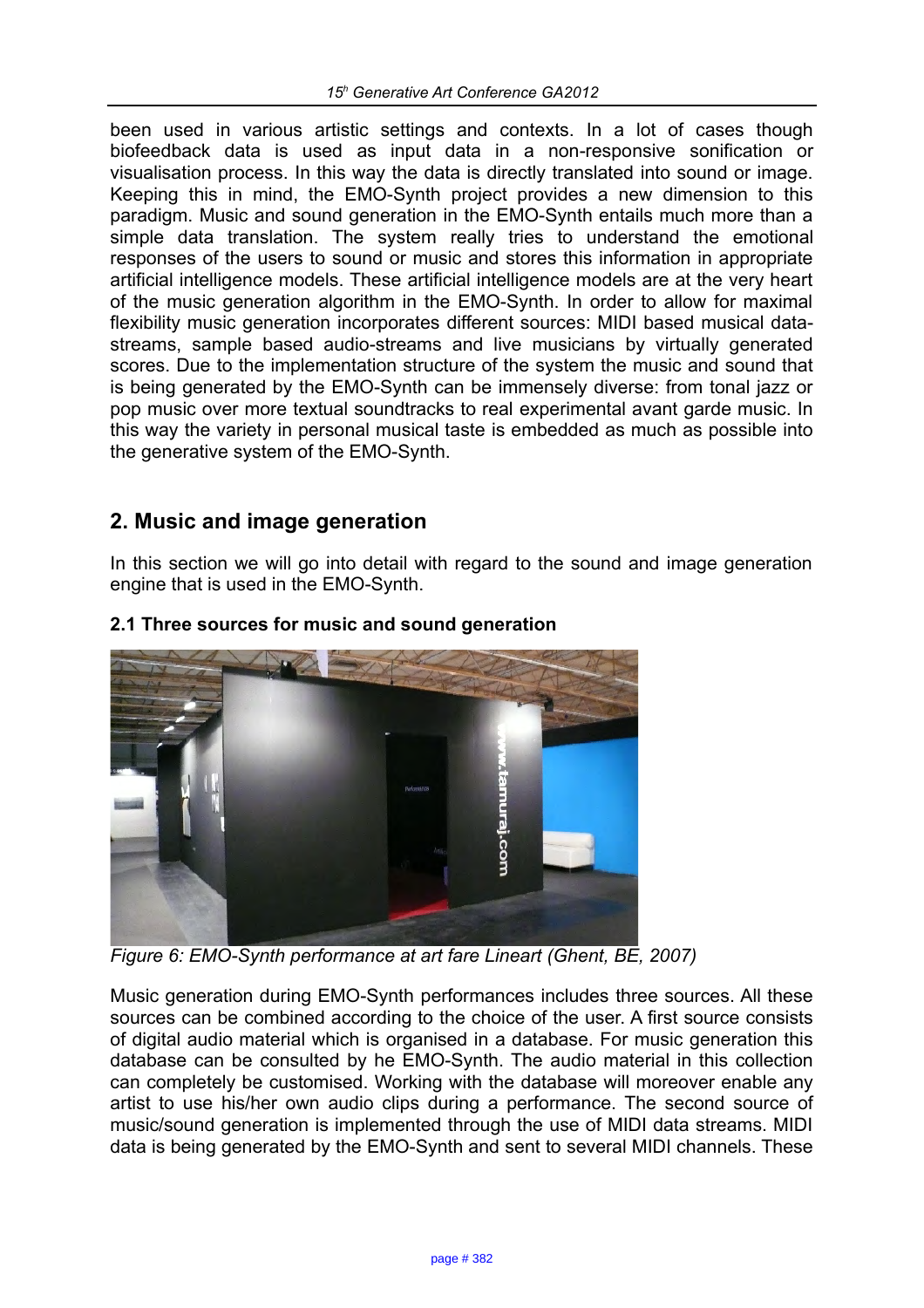MIDI channels can comprise percussive lines as well as harmonic and tonal material. For sound generation the MIDI data is send to appropriate soft or hardware synthesisers. A third and final source of sound generation involves the use of live musicians. During performances, if desired, the EMO-Synth can generate realtime virtual scores. That way, live musicians can be directed by the system using these scores. Thus, the EMO-Synth becomes a realtime composer directing these live musicians using the scores.

#### **2.2 Music and sound generation during training an performance phase**

As already briefly mentioned using the EMO-Synth involves two stages; a learning and performance phase. During the learning phase the EMO-Synth will learn how to bring the test person into four different states of arousal, in particular: a state of low arousal, a state of low average arousal, a state of high average arousal and a state of high arousal. The motivation to work with states of arousal can be found in general emotion psychology. According to most researchers in this field human emotions can be categorised using the two dimensions valence and arousal. Valence pertains to the positive or negative effect of an emotion and arousal to the intensity (for information on these dimensions we refer to [7, 8]). As the measurement of the valence component cannot be realised using classical biofeedback devices we chose to only work with the arousal component of the emotional state in the EMO-Synth project. For the practical implementation to build and store knowledge between music generation and emotional response, statistical modelling, genetic programming (cf.[4, 5, 6]) and the approach followed in the design of creative evolutionary systems (cf. [2]) are used. After the learning phase the knowledge is stored in so called artificial intelligence models. Every model in the same vein contains a statistical musical model that is central for music generation. Different artificial intelligence models will entail a different kind of musical genres. It are these artificial intelligence models that are trained by the EMO-Synth during the learning phase. The training hereby is implemented using genetic programming. In the genetic algorithm the artificial intelligence models are the individuals in the evolutionary pools that evolve under the darwinistic rules of survival, cross over and mutation. How survival, cross over and mutation affects the artificial intelligence models is hereby programmed into the EMO-Synth. Once the learning phase has passed the EMO-Synth is ready to be used in the performance phase. During the performance phase the EMO-Synth will use its knowledge on emotional reactions of the user captured in the trained artificial intelligence models to compose appropriate sound and music.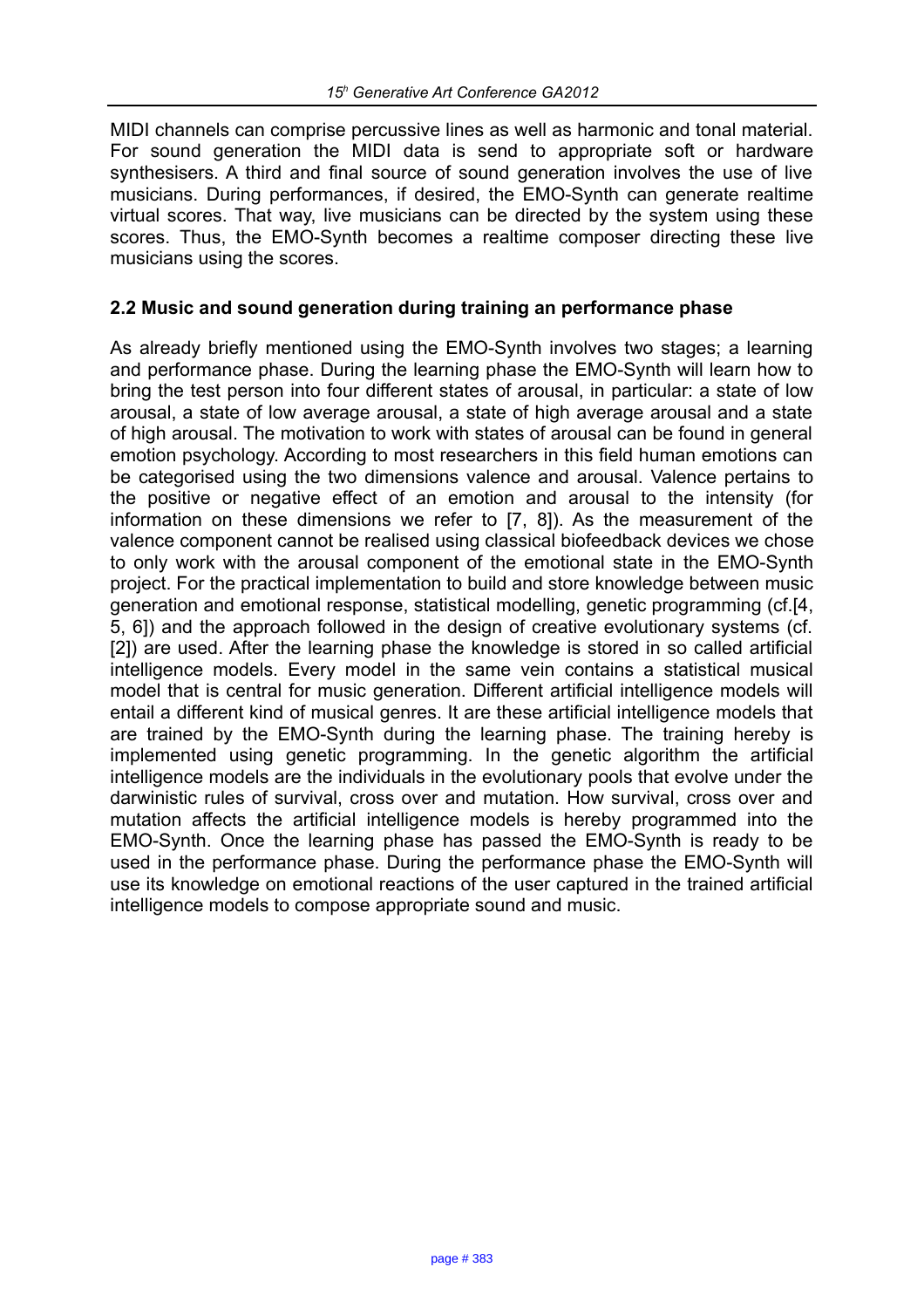#### **2.3 Image generation and manipulation**



*Figure 7: EMO-Synth performance at Logos Foundation (Ghent, Be, 2012)*

The video generation during performances of the EMO-Synth depends on the following strategy. Initially source material is chosen and cut into consecutive video clips. The clips are cut in such a way that every clip expresses one outspoken emotional state. By doing this video clip can subsequently be annotated according to its arousal level or quality; i.e. video clips with low arousal quality, video clips with low average arousal quality, video clips with high average arousal quality and video clips with high arousal quality. Next, these video clips are designated to a database inside the EMO-Synth. Once a performance starts the EMO-Synth will compose a movie using the video clips from this same database. At the same time music and sound is generated by the system that has the same effect onto the user as directed by the annotations of the video clips. In order to monitor the actual effect the audiovisual stream has onto the spectator the visuals are partially manipulated by his or her stress level. The more stressful he or she gets the more distorted the visuals will be.

# **3. Generative arts, human creativity and the EMO-Synth project**

As a generative sound and video generating engine the EMO-Synth is an example of how connections can be established between generative arts and human creativity. By using human input generative arts can be provided with a human factor. If one establishes this link by the use of human emotion as input source new links arise between human creativity and generative arts. Moreover if emotions are used as input or during the generating process one introduces a very interesting and highly non linear factor into the work of art. A factor that is on the one hand not completely random or randomly generated but on the other hand not completely predictable or programmable. It is this form of hybrid coexistence between software and emotion as human factor that also form the basis of the EMO-Synth project.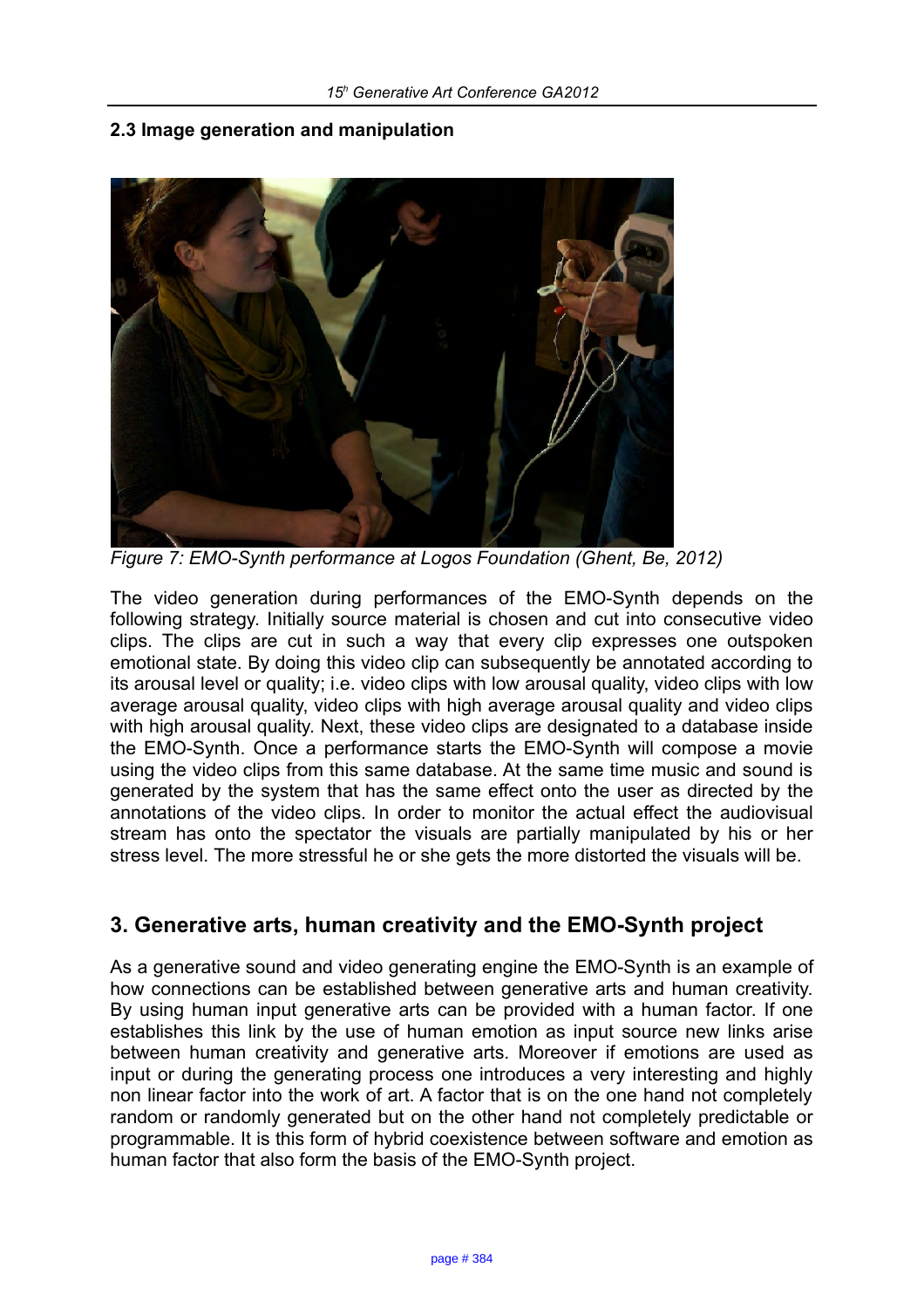In order to establish the link between emotion and generative art works two domains are crucial. The first is the domain of psychophysiology and biofeedback. In this field researchers are looking for ways to measure human emotional states by means of biosensors that measure certain psychophysiological parameters such as ECG (electro cardiogram or heart beat), GSR (galvanic skin response or stress) and EMG (electro myogram or muscular tension). The second domain is the promising new field of affective computing founded by R. Picard at MIT (cf. [9, 10]). Originally build on the early work of M. Clynes (cf. [3]) researchers in affective computing are looking for new directions to establish emotional man-machine interactions. As affective computing heavily relies on accurate measurement of human emotions biofeedback and psychophysiology are widely used. During the last decade psychophysiological measurement devices became more and more affordable. As a result, research in affective computing is spreading from very specialised laboratories to worldwide teams or individuals looking for various applications.

As to the EMO-Synth project one might say that affective computing has been crucial for its development. I personally treated it as the perfect way to practically develop my own methodology of connecting generative audiovisual systems and human creativity. The crux of this matter is my belief that every artwork has a deeply embedded ability or inability to communicate by means of human emotion. This belief is and was also motivated by my work both in mathematics and music. Far too often art and science are put in juxtaposition. It is taken for granted that every scientist, and mathematician in particular, acts in an utmost rational way. Just like the work of the scientist would be only related to a smart and complex network of programmed routines on a digital system. However, no matter how clever networks are implemented they are and remain subject to the world of the rigid binary first order logic. It is in the light of this naive approach that generative arts are too often conceived as products of logically ordered routines and subroutines living in a digital programmed system. Such a point of view leads more than desirable to a discussion on the artistic position generative arts need to take. To this end, a common crucial question relates to the intrinsic value of an art work as soon as everything is programmed in advance and artefacts are produced by generative systems. On the other hand, the methodology of the artist is always doing its part. It draws upon his/her personal creativity and imagination and forms the essential part of the process towards an artistic result or product. In classical terms every artistic creation process is supposed to be non rational, unpredictable and highly non linear. As if artists hold the key to a primal creative alter ego that has to be mastered.

Having worked in both mathematical research and as a musician, I experienced time and again that the boundary between art and science is nothing but artificial. Thanks to my work I have gained the insight that both disciplines are manifestations of one and the same mental activity or state. To my believe, this state is closely related to the core of what is being considered as artistic creativity. The EMO-Synth project presents new ways to integrate this way of thinking into a concrete generative multimedia system that stresses both the rational and irrational part of human behaviour and it hereby provides a new dimension to the paradigm of generative production.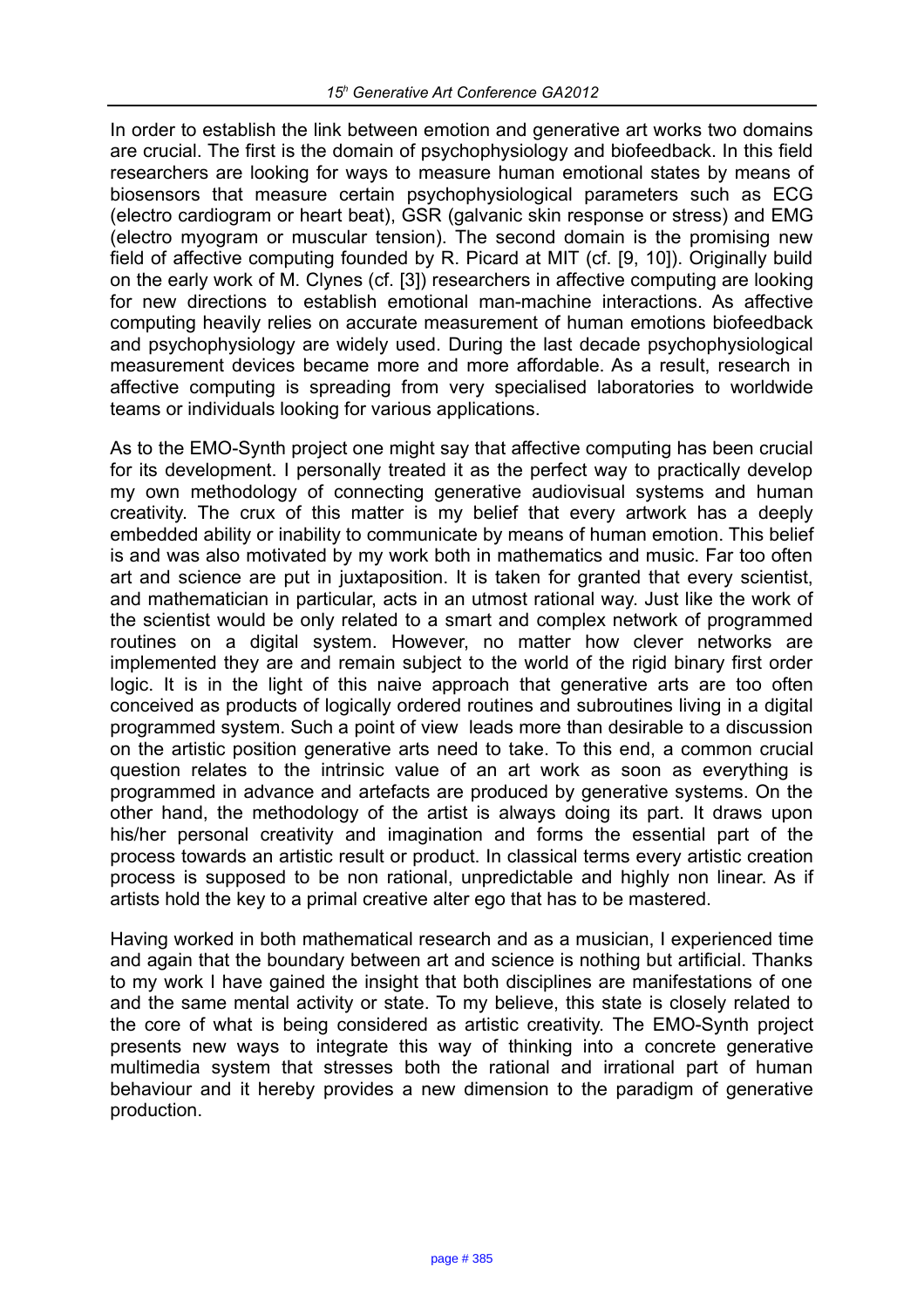

*Figure 8: EMO-Synth performance at the Royal Conservatory of Ghent (Ghent, BE, 2010, picture by Tom Van Laere)*

Bearing the previous discussion in mind, the two following basic principles inspired by the EMO-Synth project and related to the creative artistic process can be formulated:

- The integration of biofeedback and emotions in generative arts offer new ways for creating virtual tools by which an artist can extend or complement his or her own creative process. Generative arts can accordingly function as inspirational source and moreover provide an understanding of the creative process on a whole new level both by artist and audience.
- By using systems like the EMO-Synth a new platform arises in which boundaries between artist, audience and the generated artefact are redefined. To what extend are the artefacts generated by the system creations of the artist, programmer, author or machine? To what extend can we speak of artistic input once a generative system like the EMO-Synth participates in the creative process. To what level are these artefacts a creation of the audience, the machine or the artist-programmer? Who is the author of what is being generated or is there even an author?

From this discussion it is clear that integrating emotions into generative artworks is a tremendous promising field when it comes to including human artistic creativity Creativity in this context can therefore be found on several levels: on the level of the audience, on the level of the machine or on the level of the artist.